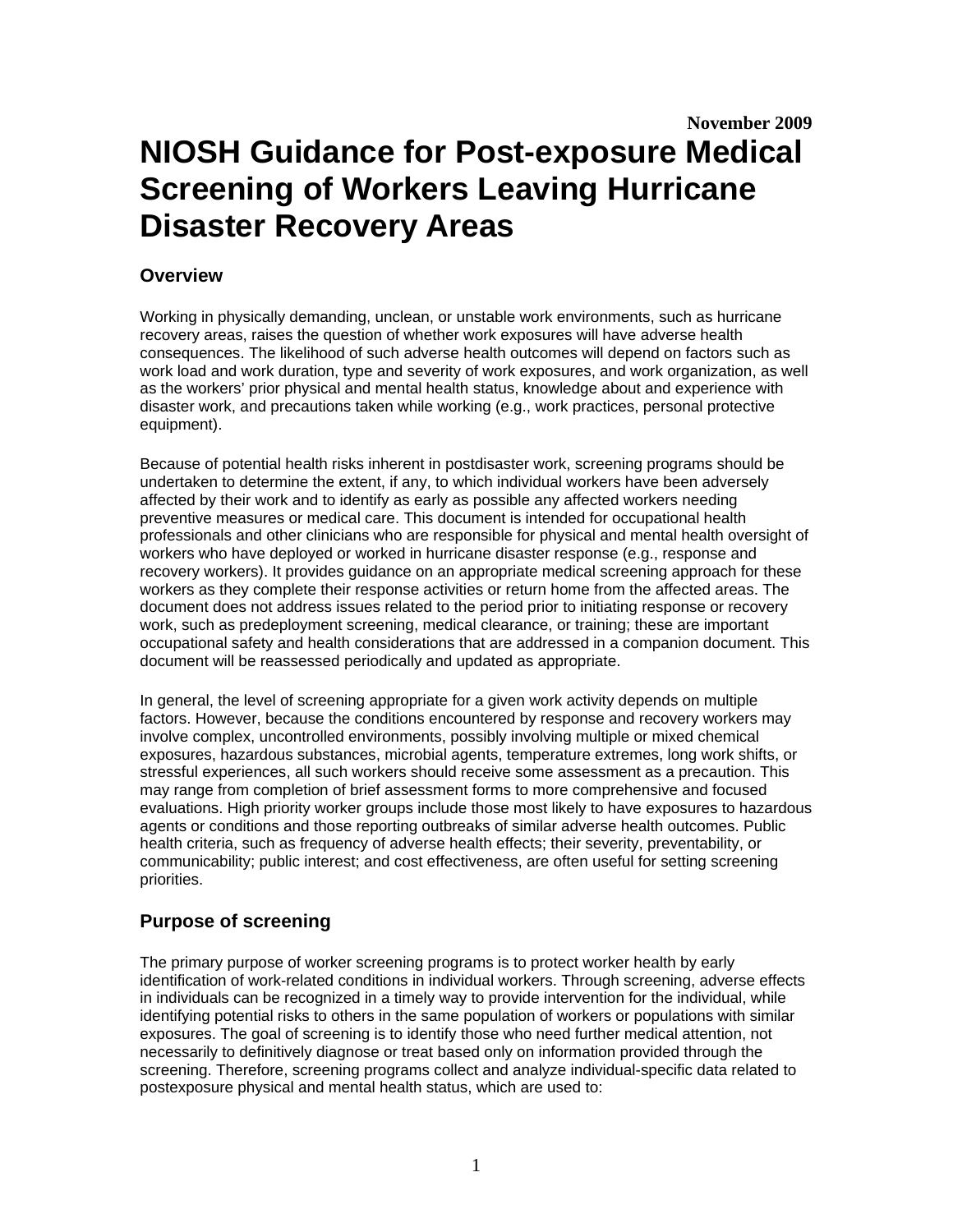- Detect possible adverse mental or physical health effects related to work or exposure
- Identify those who need further medical evaluation and treatment
- Monitor developing trends and patterns of illness or sequelae to injury or exposure among workers

# **Determining a need for screening**

When developing a postexposure screening program, it is important to determine who should be screened and the reasons for screening them. For each group of workers, work-related risk factors or characteristics of commonly experienced occupational injuries and illnesses will determine the level or extent of screening appropriate to members of the group. These may include emotional as well as physical health factors. The following factors should be considered:

- Exposures or other risk factors encountered while deployed
	- o Type of work performed
	- o Dates of deployment
	- o Specific locations of work assignments
	- o Characteristics of work locations and relationship to known or suspected hazardous agents or conditions
	- o Specific job tasks and work load at work locations
	- o Specific high-risk exposures or conditions at work locations (e.g., contaminated floodwaters, moldy indoor environments, oil or other toxic spills)
	- o Exposure to traumatic events
	- o Protective measures used to prevent hazardous exposures (e.g., use of personal protective equipment)
	- o Dates started and finished work at locations listed above
	- o Shift schedules: hours per day, days per week, rotation schedules
- Reports of adverse health effects among particular groups of workers with similar job tasks, work location, exposure characteristics, etc.

# **Deciding who should be screened**

Given the broad range of potential hazards and difficult working conditions encountered in hurricane response work, all workers returning from or completing hurricane response activities should receive some basic screening to capture information about their demographics, preexisting medical conditions, work experience and potential exposures while deployed, and any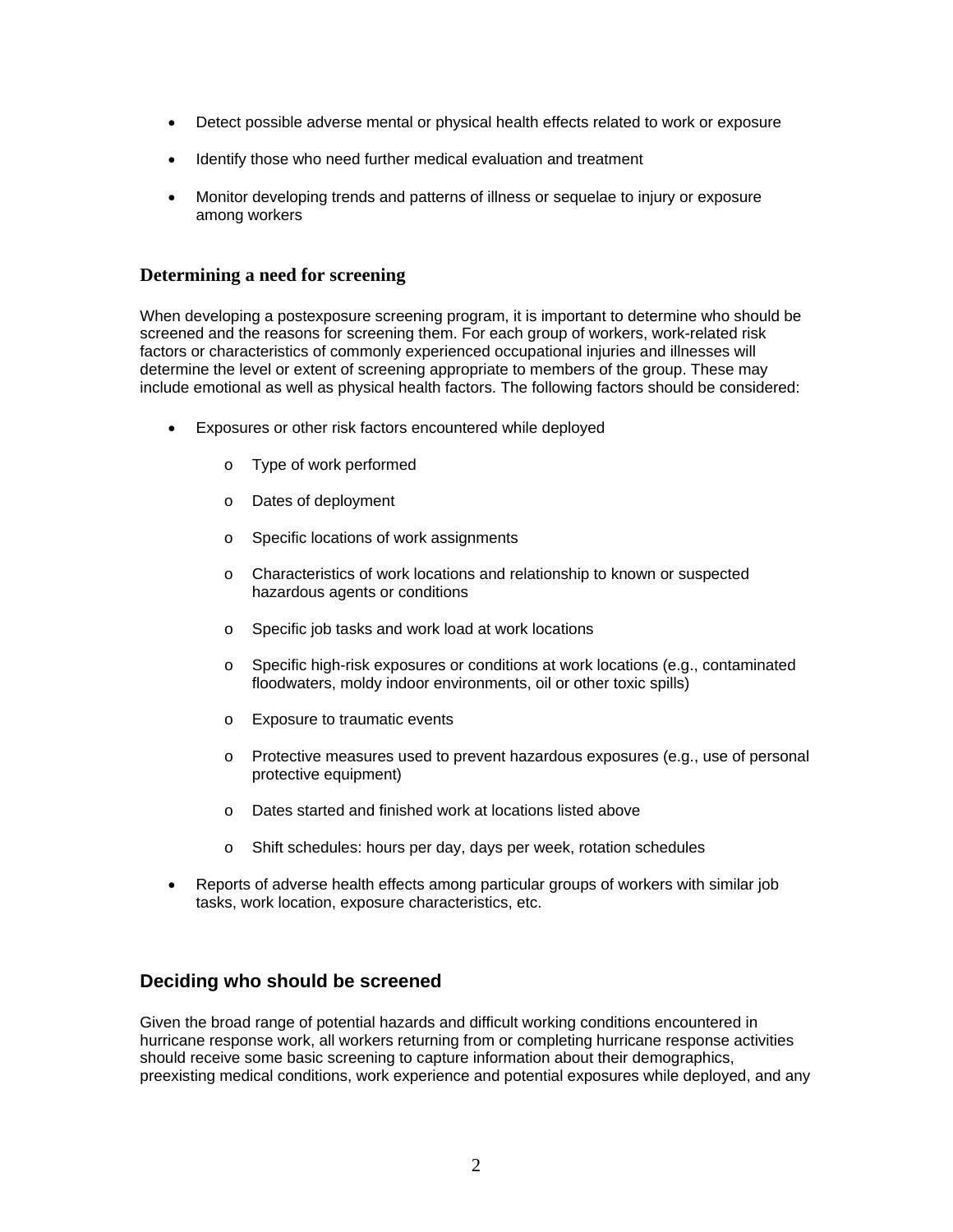injuries or illness symptoms experienced while in the field or since leaving the disaster area. As described below, those meeting certain criteria should receive more extensive screening.

# **Determining the type of screening to be done**

In the early phases of response efforts, it is often not possible to fully characterize the spectrum of hazardous agents and conditions that may have caused immediate or may cause future adverse health outcomes. As time elapses following hurricanes, environmental conditions, response activities, exposures, and possible health outcomes will continue to evolve, and information about some of these factors may remain incomplete.

It is not possible to specify here a single defined set of conditions for which workers should be screened. Decisions about screening needs and which health outcomes to monitor should be based on information about known or suspected risk factors (listed in the section "Determining a Need for Screening"), which is elicited through the basic screening recommended for all workers leaving the disaster area. Similarly, acute physical, cognitive, or emotional symptoms experienced during response work may be indicators of a potential future chronic condition, so the presence of symptoms during or after deployment may indicate a need for more extensive screening.

Different screening approaches will be appropriate for different groups. For example, rescue and recovery workers with prolonged and repeated exposures to contaminated floodwater, workers at an evacuation center, truck drivers delivering supplies, and workers handling logistics at a staging facility will each require different screening strategies.

Without specific information about chemical exposures, biological monitoring (i.e., measuring in body tissues or fluids [such as blood or urine] a chemical, one or more of its metabolites, or a biochemical marker of its effects) will not have great predictive or diagnostic value, nor would it be expected to be cost effective. Such specific exposure information is unlikely to be available for most locations and circumstances. Additionally, biological monitoring would be recommended only if its use as a screening tool for a specific exposure were well established and certain criteria were met, for example, exposure to the specific hazardous agent; ability to retrieve the agent or its metabolites from the body; existence of established reference values for interpreting test results; and relevance and usefulness of results (e.g., important for determining treatment and for predicting health outcome, severity, chronicity, or need for future screening or surveillance). Any other use of biological monitoring would be considered investigative (e.g., toxicology research), with objectives that are different from those of screening programs.

Finally, in addition to documenting predictable adverse health outcomes (on the basis of known exposures, activities, and work conditions), screening programs may identify unexpected health outcomes. Should such a potential emerging problem be identified, further investigation using an epidemiologic or "outbreak investigation" model may be necessary to characterize it and assess possible work-relatedness. If this investigation suggests that the unanticipated health outcome was related to response work, the screening program could then be modified to incorporate this new information to detect reappearance of the problem at an early stage.

# **When to screen**

Immediate data on postexposure health status should be collected at the time of completion of response work or departure from the affected area, or as soon as possible afterward.

Depending on what is learned about exposures and on the results of the initial screening, more detailed medical evaluation may be indicated. Long-term data on health status may need to be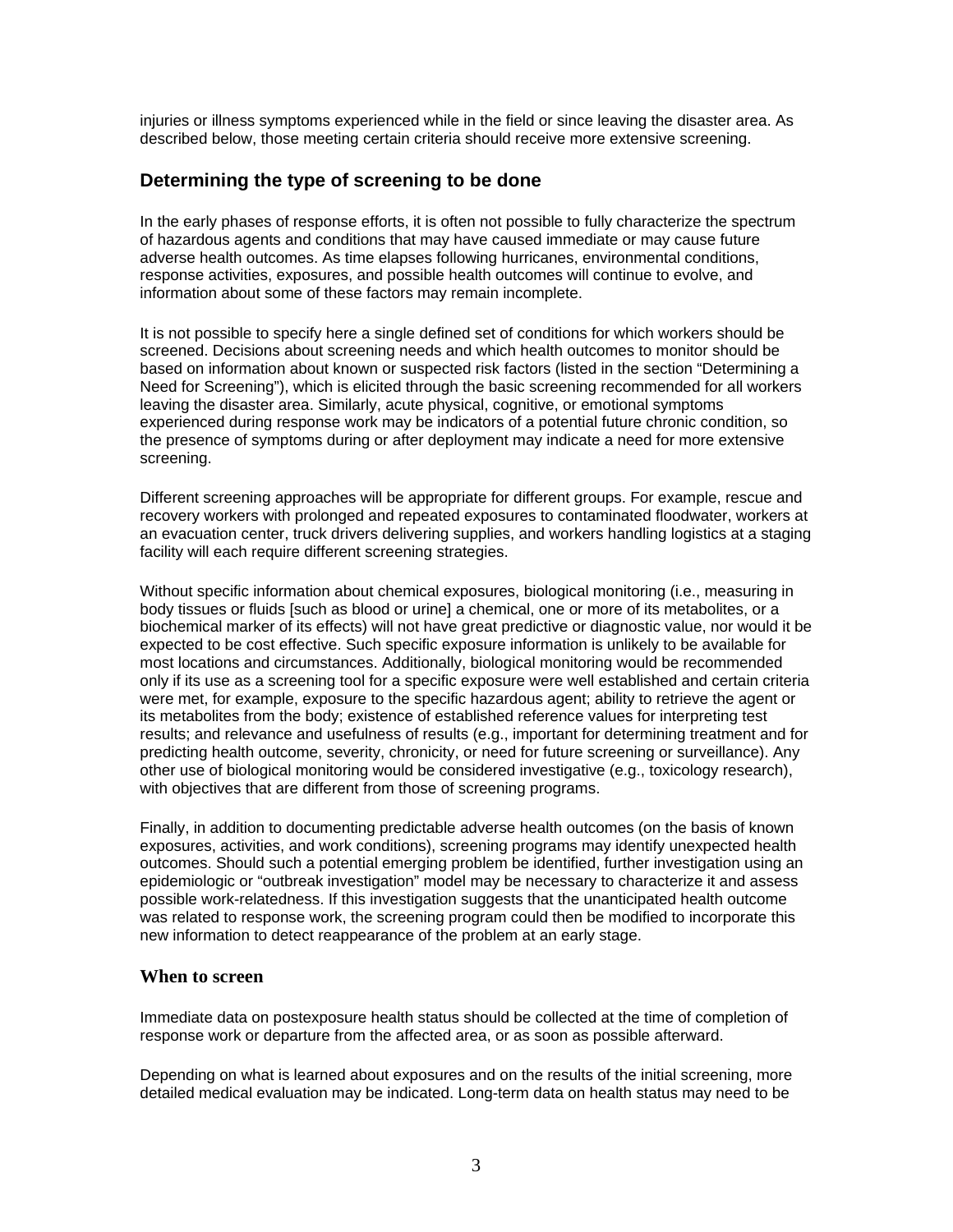collected on some individuals after a period away from exposure. Timing will depend on the nature of the exposure or health condition.

# **Minimum screening information needs**

The following information should be collected on all individuals undergoing screening upon completion of or return from response or recovery activities:

# **Personal information**

### *Identifying and Contact Information*

- Name, address, appropriate telephone number(s), e-mail addresses (work, personal)
- Age, date of birth, birthplace, sex, social security number
- Contact information for someone who will know where the worker is 6 months after leaving response work
- Response organization:
	- o Employer vs. volunteer organization (indicate which)
	- o Name and address
	- o Contact person's name and telephone number

#### *Usual work*

• Industry, occupation, job tasks, number of years

#### *Special needs*

• Primary language

#### *Health status before response work*

- Preexisting medical and mental health conditions
- Relevant lifestyle factors (e.g., smoking status)
- Other specific risk factors (depend on job, e.g., use of personal protective equipment, exposures)
- Immunization status: adult and special risk (e.g., health care worker)

#### **Response-related information**

*Response work*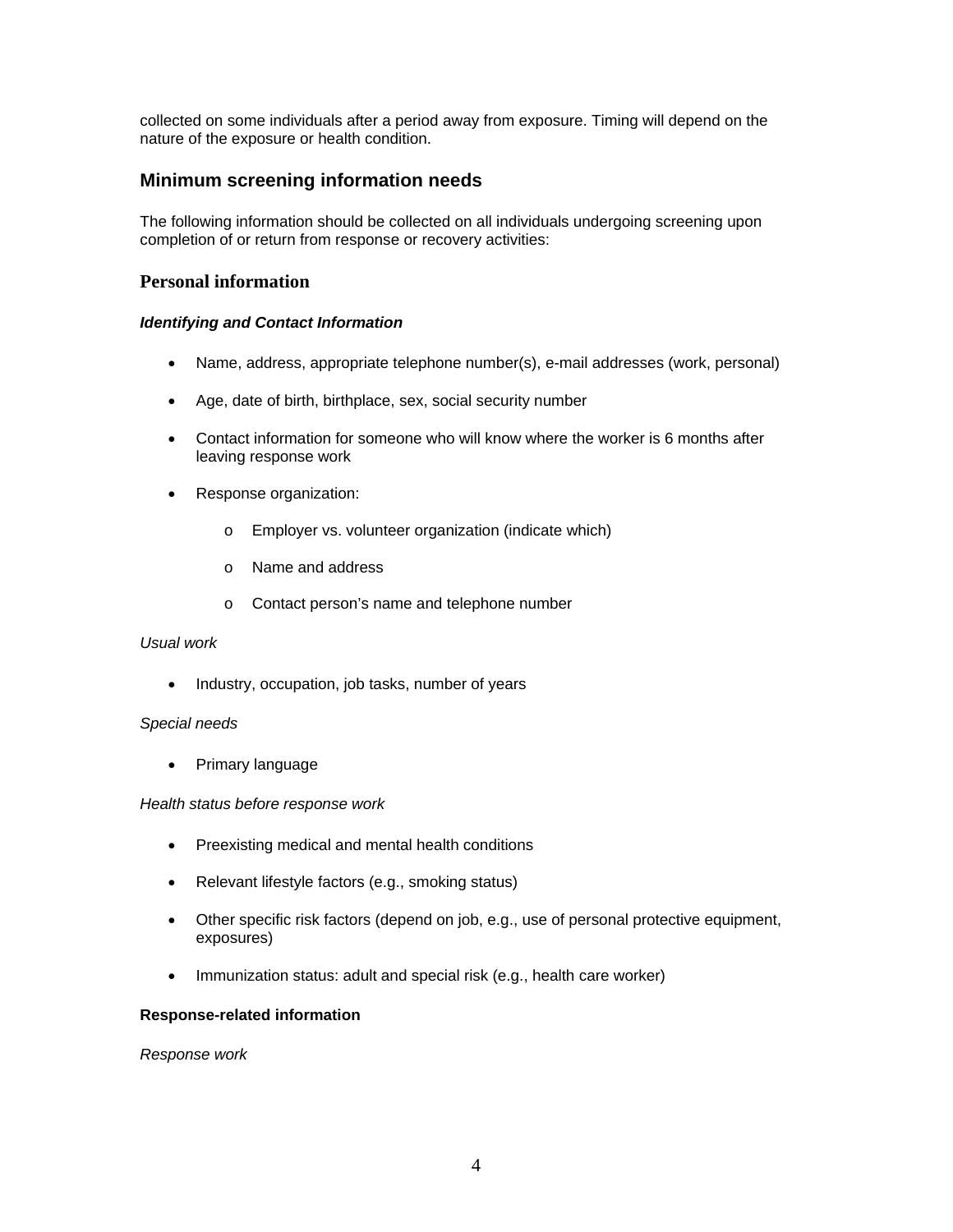Type of work performed as response or recovery worker and circumstances under which that work was performed, with special attention to documentation of the geographic location of the work and when the work was performed. See the section titled "Determining a need for screening."

#### *For known hazardous exposures or conditions*

 Type of exposure or conditions, work practices, and protective measures (e.g., personal protective equipment)

### *Injuries sustained or symptoms experience during response work*

- Injuries: description of injury and circumstances; treatment received; whether injury resolved or still present
- Symptoms: type, new onset or exacerbation of preexisting condition, treatment, if any; symptom still present after return or new symptoms developed after return
- It may be appropriate to include specific screening for stress-related or emotional symptoms

# **Additional screening information needs**

Workers leaving disaster work who report repeated or prolonged exposures or who report injuries or symptoms should receive more comprehensive screening, which should address the specific exposures or adverse health effects encountered. Additional screening may include a more comprehensive medical history and review of symptoms, a physical examination, or, in some instances, laboratory testing, as indicated by clinical judgment and good occupational medical practice.

# **For reported exposures**

If potentially significant exposures are reported, additional screening should be directed to detect potential adverse affects commonly associated with these exposures. Thus, for example, if repeated or prolonged exposures to dusty or moldy environments are reported, screening should address possible respiratory or allergic outcomes.

# **For reported symptoms**

If illnesses or symptoms are reported, information should be obtained regarding corresponding organ systems (e.g., cardiac, respiratory, gastrointestinal, skin, mental health), symptoms, whether illnesses or symptoms represent new onset or exacerbation of preexisting condition, and treatment, if any.

# **For reported injuries**

If injury is reported, information should be obtained regarding location and operation where injury occurred, nature of injury, part of body affected, severity (e.g., lost work time), and treatment. Minimum information about injury should include information sufficient to meet OSHA requirements for recordable injuries. Injuries caused by acts of violence should be included.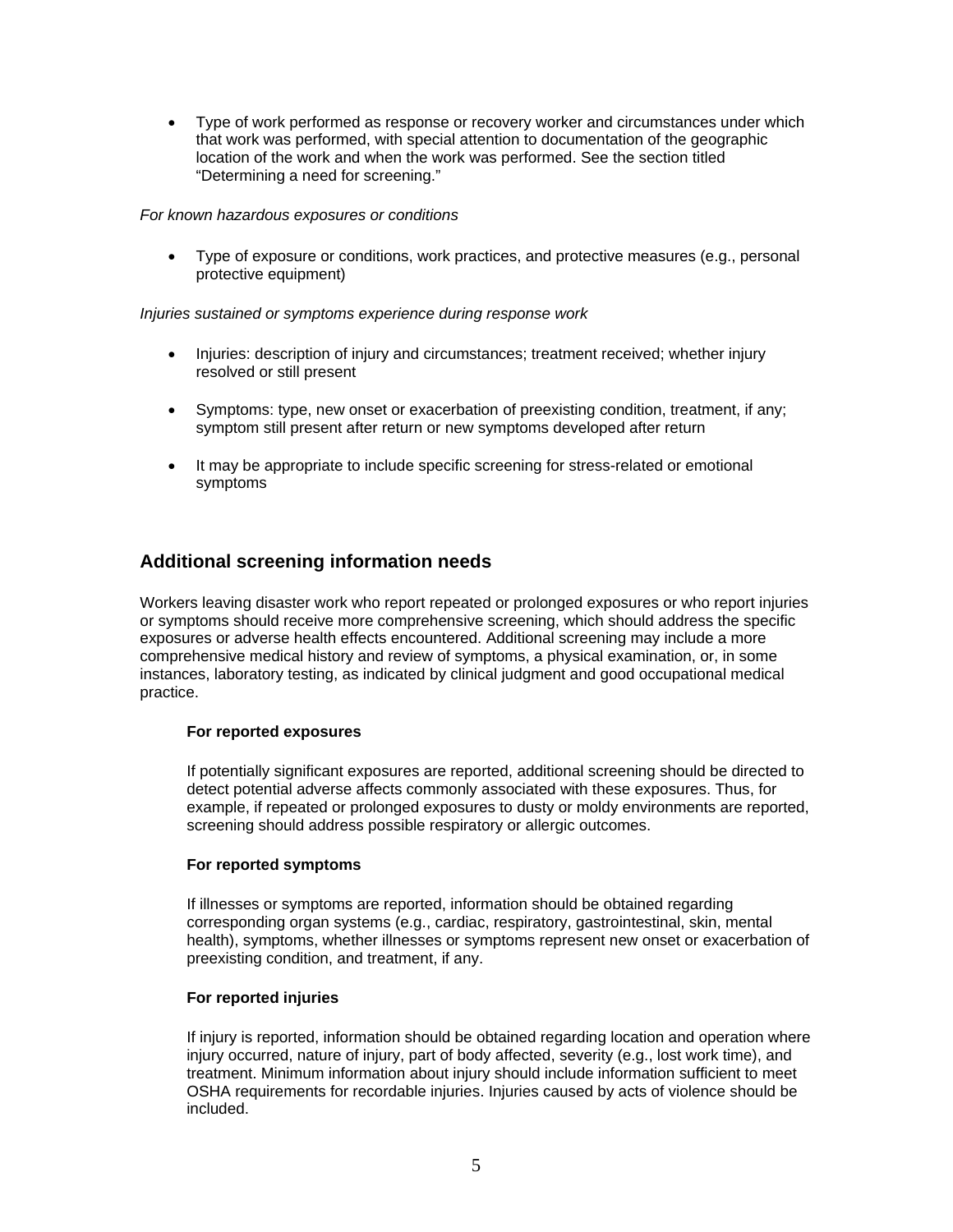# **How information will be used**

For the reasons listed in the previous section titled "Purpose of Screening," screening programs may be set up by various organizations, including public health agencies from all levels of government, public sector response programs (including regulatory agencies and contractors), medical staff at private companies, or individual practitioners. To maintain confidentiality of workers' medical information, medical or public health personnel typically administer screening programs. Other interested parties, such as public health organizations, academicians, media, labor unions, and attorneys, may want access to grouped screening results (with individual identifiers removed) for other reasons; policies for handling such requests should be developed in advance.

# **Other considerations**

#### **Administrative**

- Decisions should be based on needs assessment before establishment of any screening program
- Programs should address clearly stated objectives
- Those staff members with access to data results should be clearly identified
- Policies, mechanisms, administration, and monitoring of privacy, confidentiality, and data security concerns should be stated clearly
- Adequate funds, personnel, materials, space, timeframe should be available
- Provisions should be made to ensure a system is in place for prompt and effective referral for more definitive evaluation and possible treatment of workers identified with emergent medical problems, whether physical or psychological

#### **Staffing**

- Program administrator
- Designated custodian of information collected
- Staff dedicated to collecting the information should be trained in the importance of accurate data collection, privacy, and confidentiality of sensitive and medical information
- Staff members available to analyze the data and interpret and report the results

#### **Logistics**

• Data collection locations should be convenient to workers (e.g., central location where workers report)